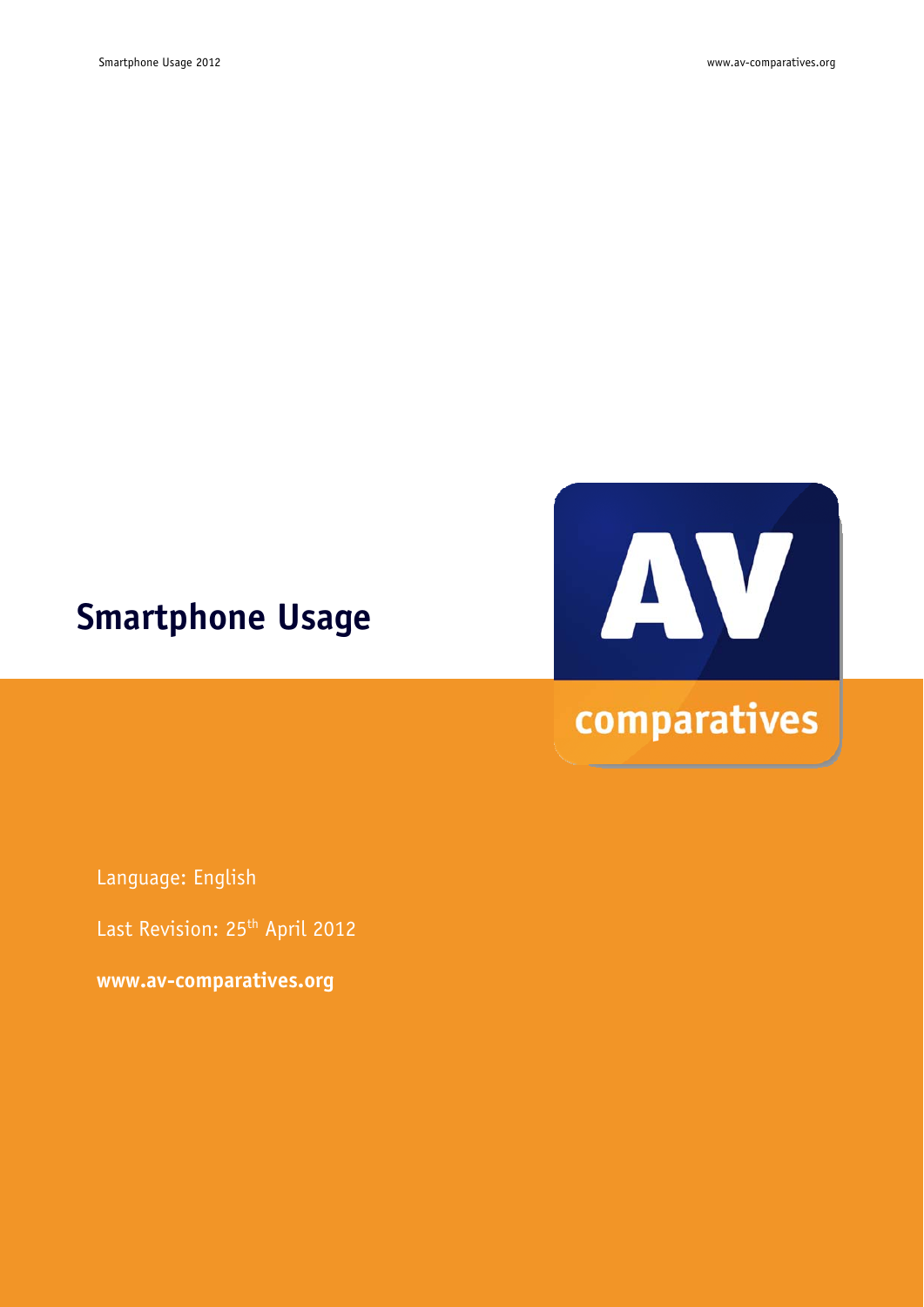#### **Overview**

Smartphones have without doubt changed our lives. Many people carry their smartphones with them all the time, and couldn't be without them. Mobile email, entertainment, text messages and speech telephony are now part of many people's way of life.

The aim of AV-Comparatives' survey was to find out what users actually do with their smartphones. We were interested not in where the telephone was used, but what for and how long.

The results will be used firstly for our Mobile Review, as we want to consider the effect of the security software on battery life. Secondly, the results will be of value to makers of antivirus software, in order to optimise the performance of their products.

#### **Survey Methodology**

AV-Comparatives commissioned a survey (http://www.npolls.com/), which was carried out on the 13<sup>th</sup> April 2012. A total of 1046 anonymous smartphone users from around the world answered questions on the subject of mobile phone usage. There was no differentiation between Android, iOS, Symbian or other smartphone operating systems. However, the survey could only be completed on mobile devices, i.e. smartphones or tablets with a mobile operating system.

#### **Core results**

Smartphone users take full advantage of the capabilities of their phones. 95% surf the Internet and send email with their phones, over two thirds listen to online music or watch online films on their mobile devices. It is also significant that 70% of users never switch their phones off.

#### **Summary**

Smartphones are becoming ever more important, and hardly any users leave any functions unused. The telephone has become an ever-present means of communication, becoming more and more important as an extension or even replacement of the personal computer.

Survey results are available to everyone for free at www.av-comparatives.org.

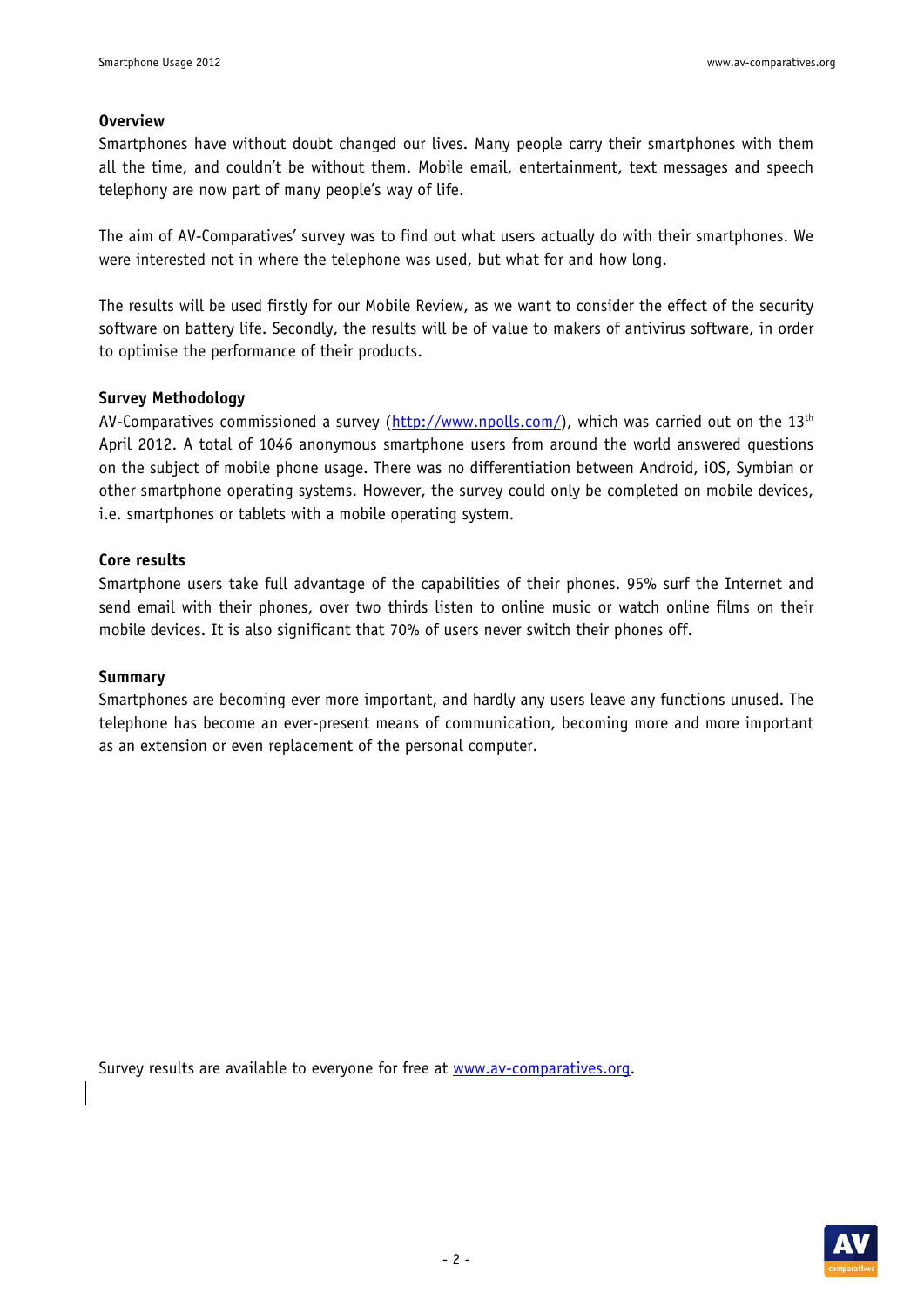# **Smartphone Usage 2012**

In order to make our Mobile Review 2012 more relevant to our readers, we asked smartphoneusers to tell us about how they use smartphones. The results are very interesting and useful to us, and we would like to thank everyone who took part in the survey.

#### **Key data**

Survey Period: **13th April 2012 (one day only)** 

Valid responses: **1046** 

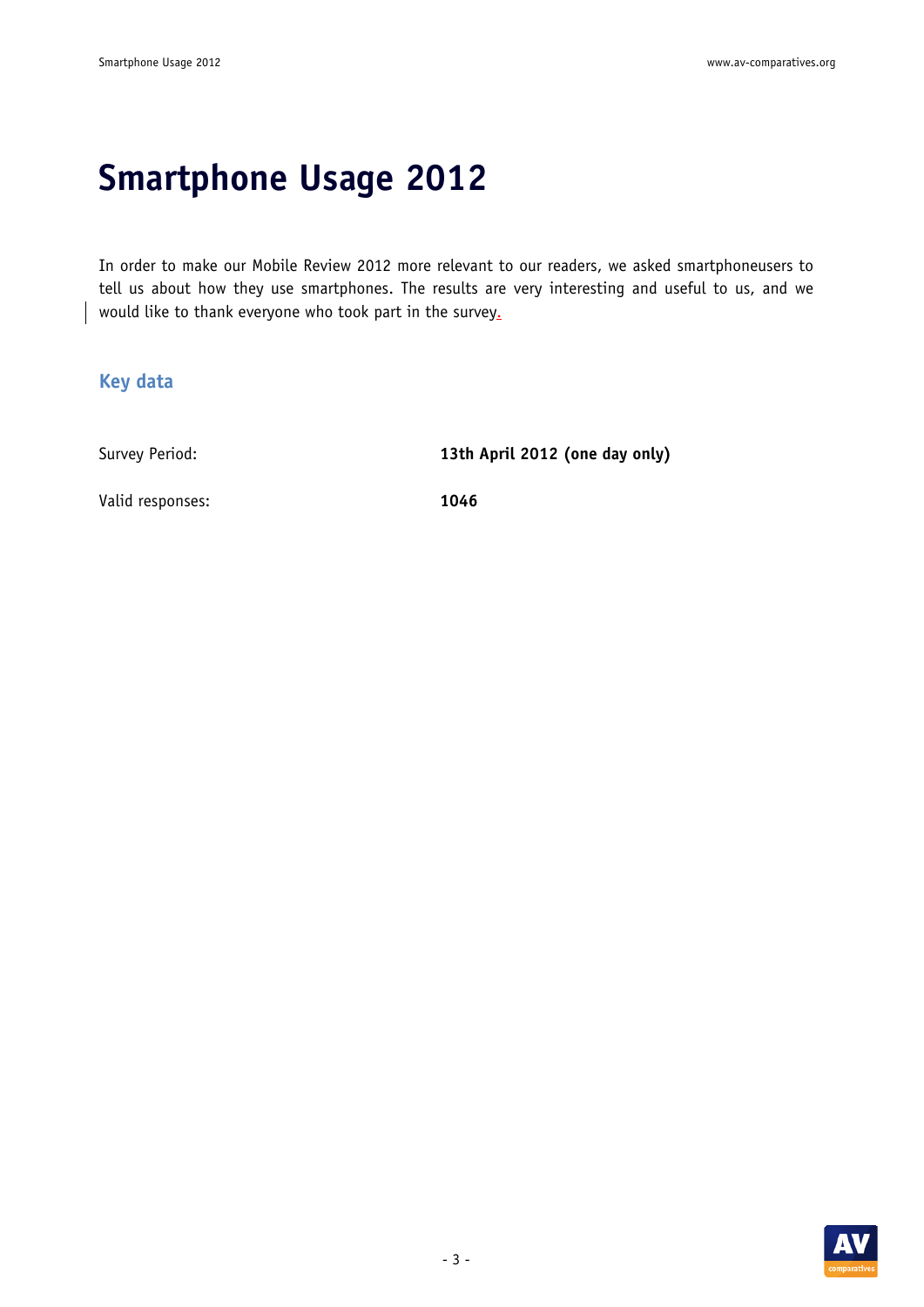

#### **1. How many SMS messages do you receive per day?**

## **2. How many e-mails do you receive on your smartphone per day?**



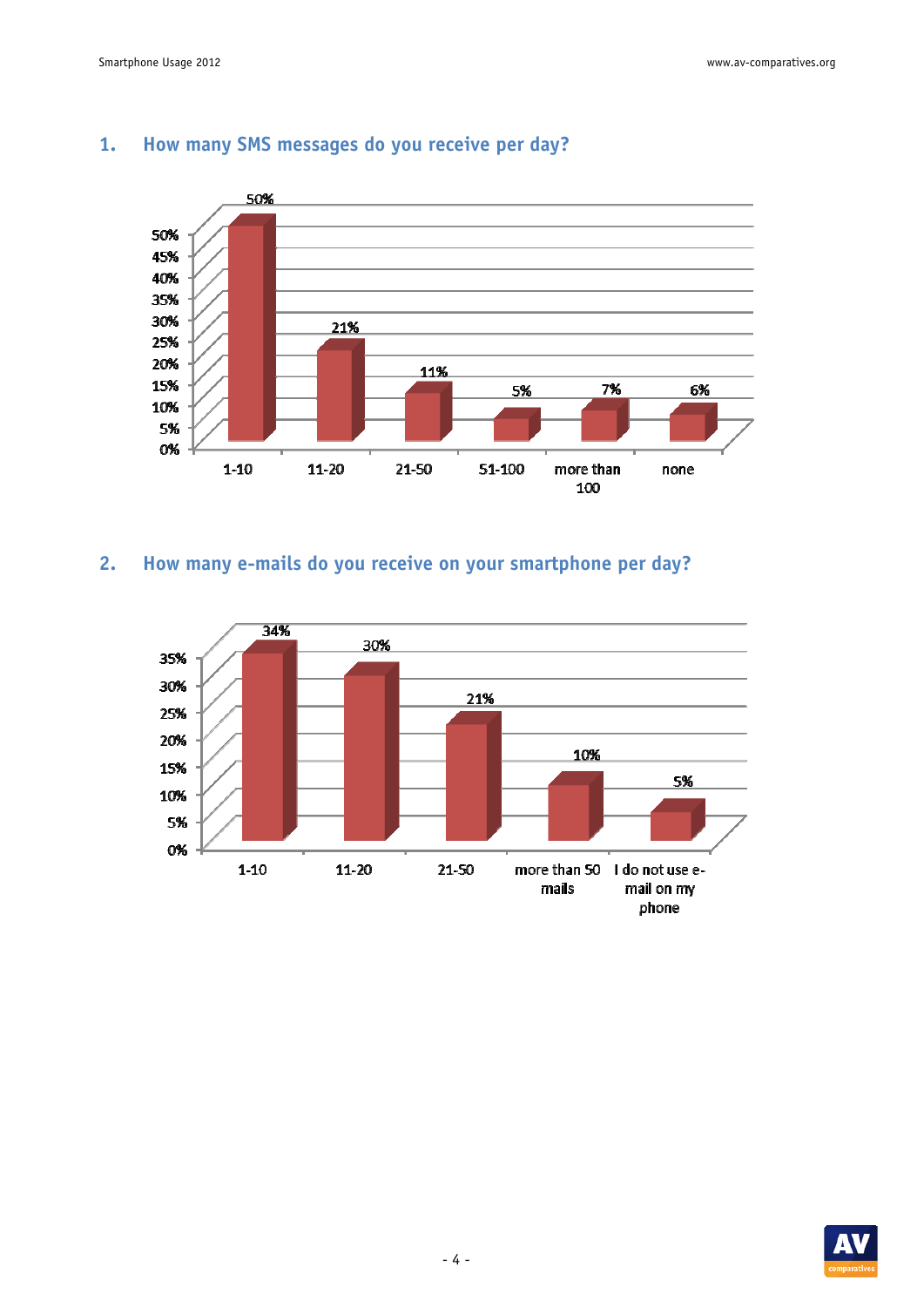

# **3. How many minutes per day do you spend talking on your mobile phone?**

**4. How many minutes per day do you spend browsing the web with your mobile phone?** 



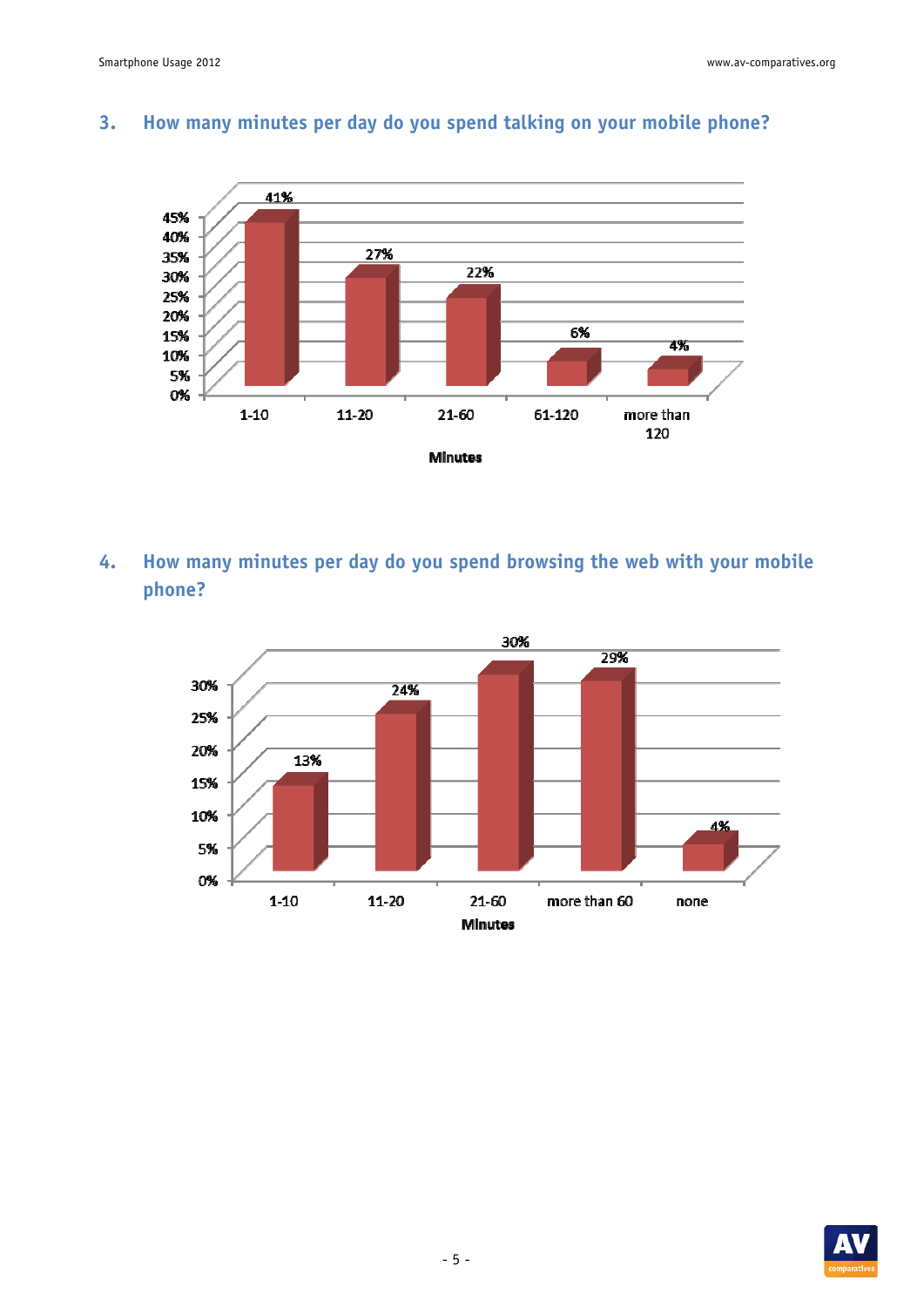## **5. How many minutes per day do you spend looking at pictures stored on your phone?**



**6. How many minutes per day do you spend looking at pictures stored online (e.g. flickr/picasa)?** 



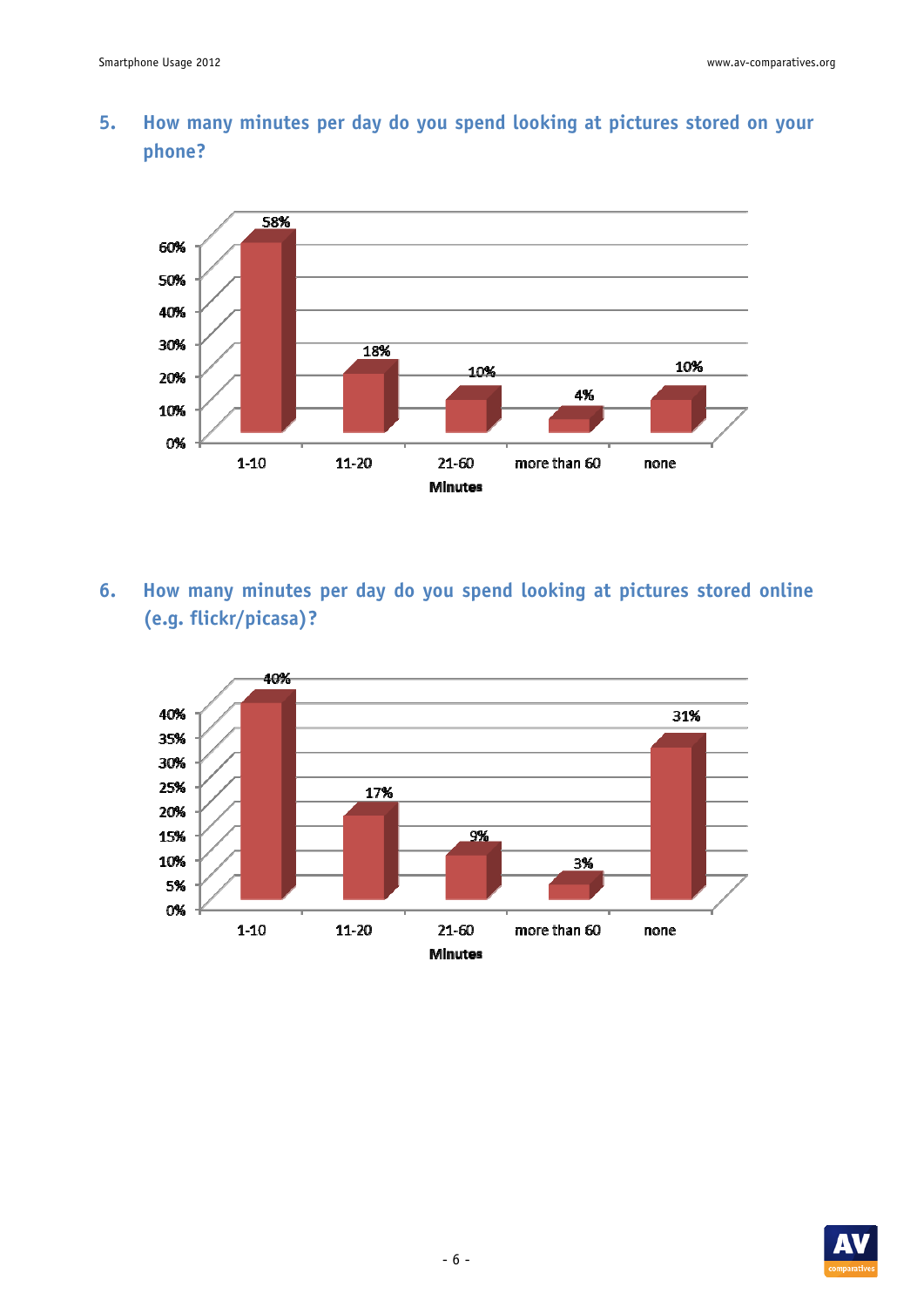

## **7. How many minutes per day do you spend listening to music stored on the phone?**

**8. How many minutes per day do you spend listening to online streaming radio/music from the Internet on your phone?** 



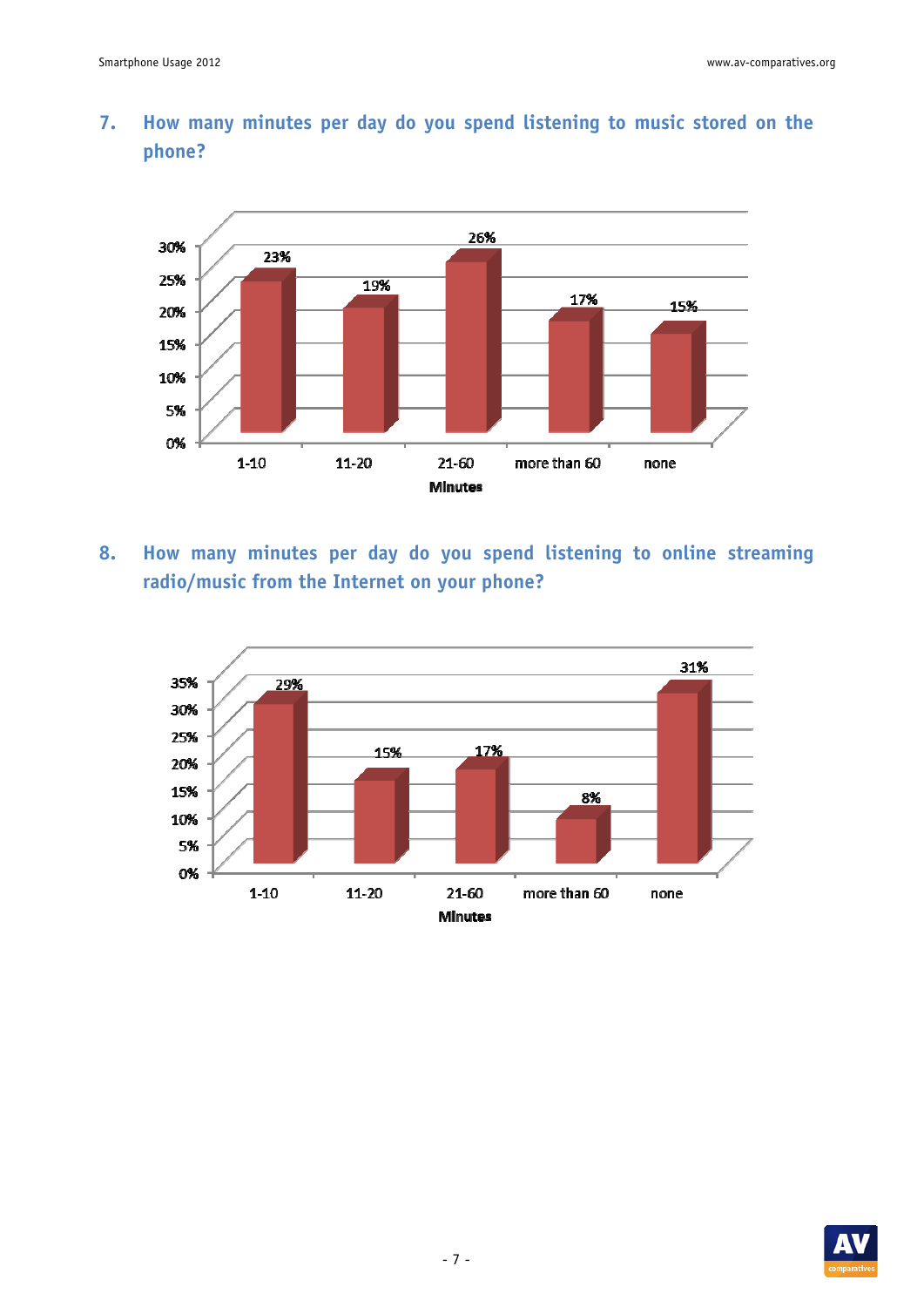.



## **9. How many minutes per day do you spend watching videos stored on the phone?**

**10. How many minutes per day do you spend watching videos from the Internet (e.g. YouTube)?** 



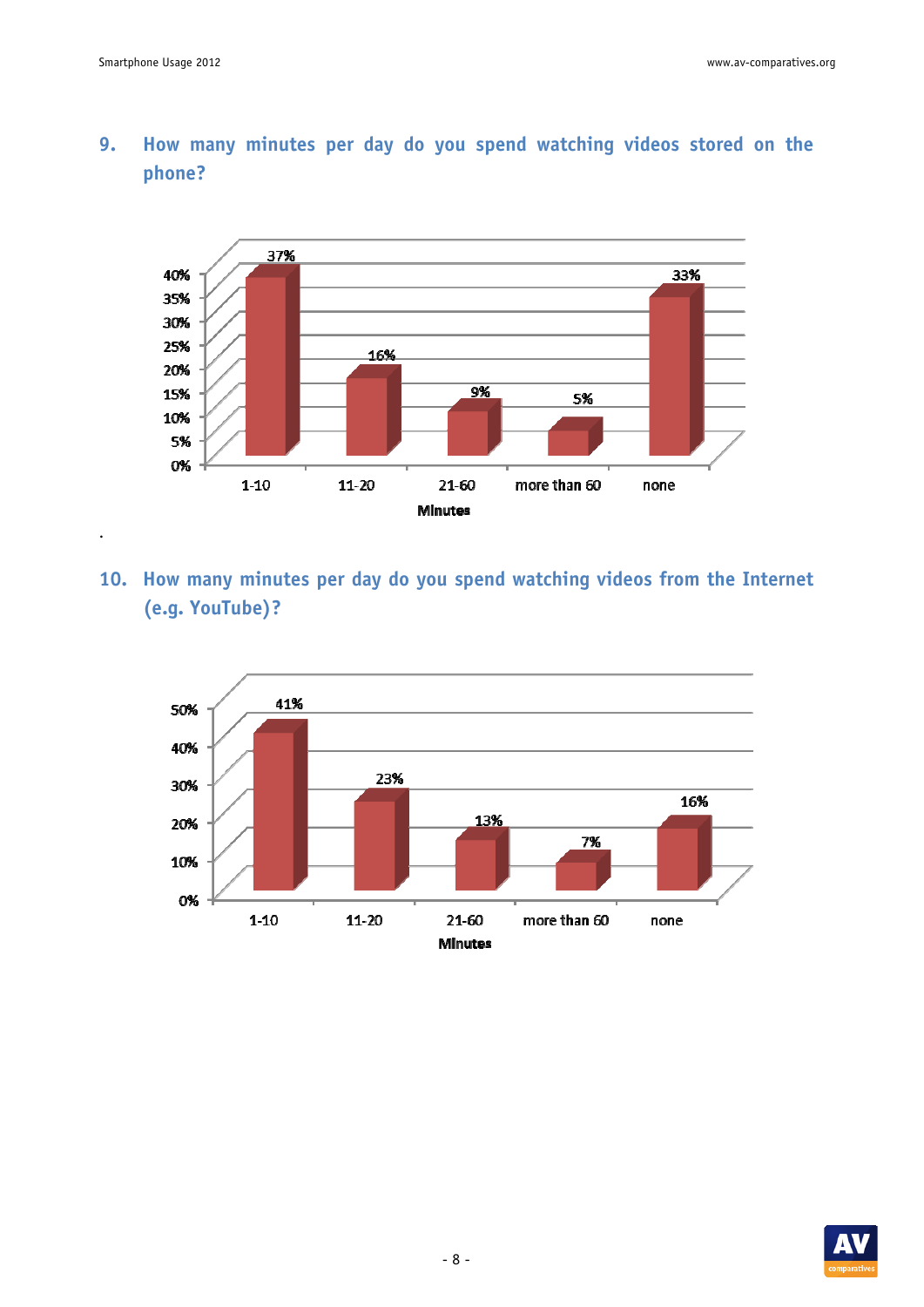

## **11. How many times per day do you open a document on your phone?**

# **12. How many times per day do you open a spread sheet on your phone?**



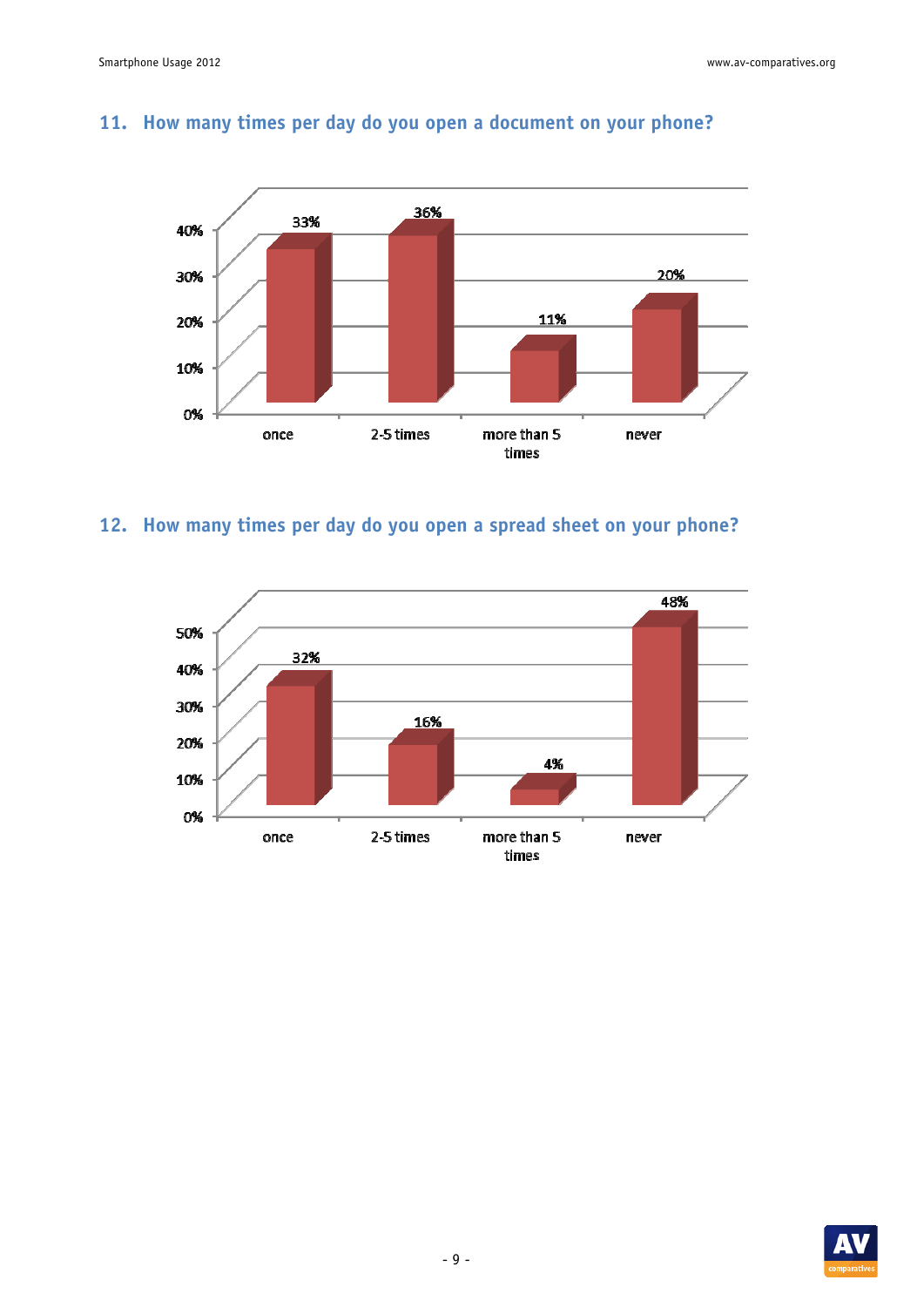

## **13. How many times per day do you open a PDF document on your phone?**

# **14. How many hours per day is your phone on standby but not powered off?**



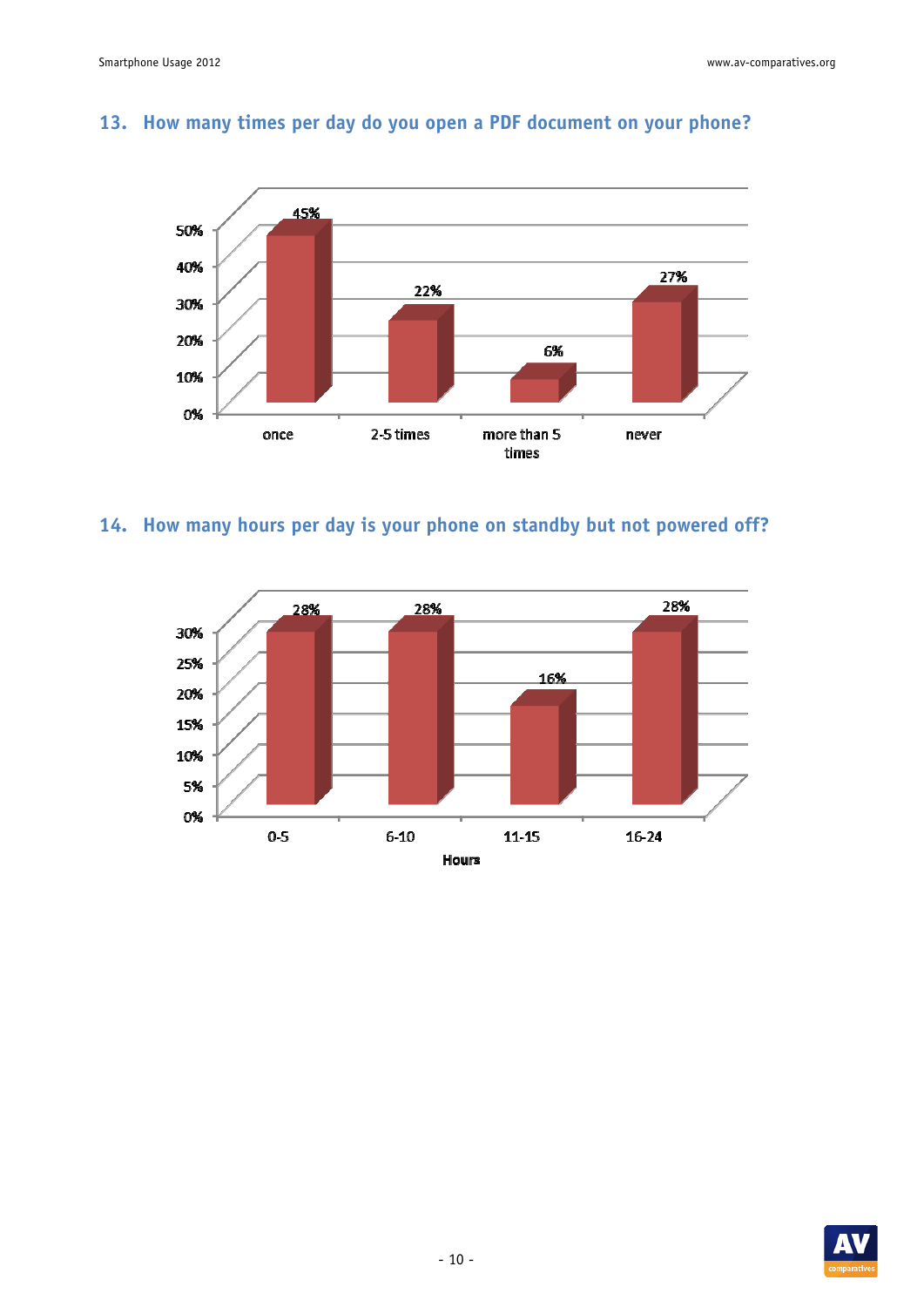

# **15. How many hours a day is your phone powered off?**